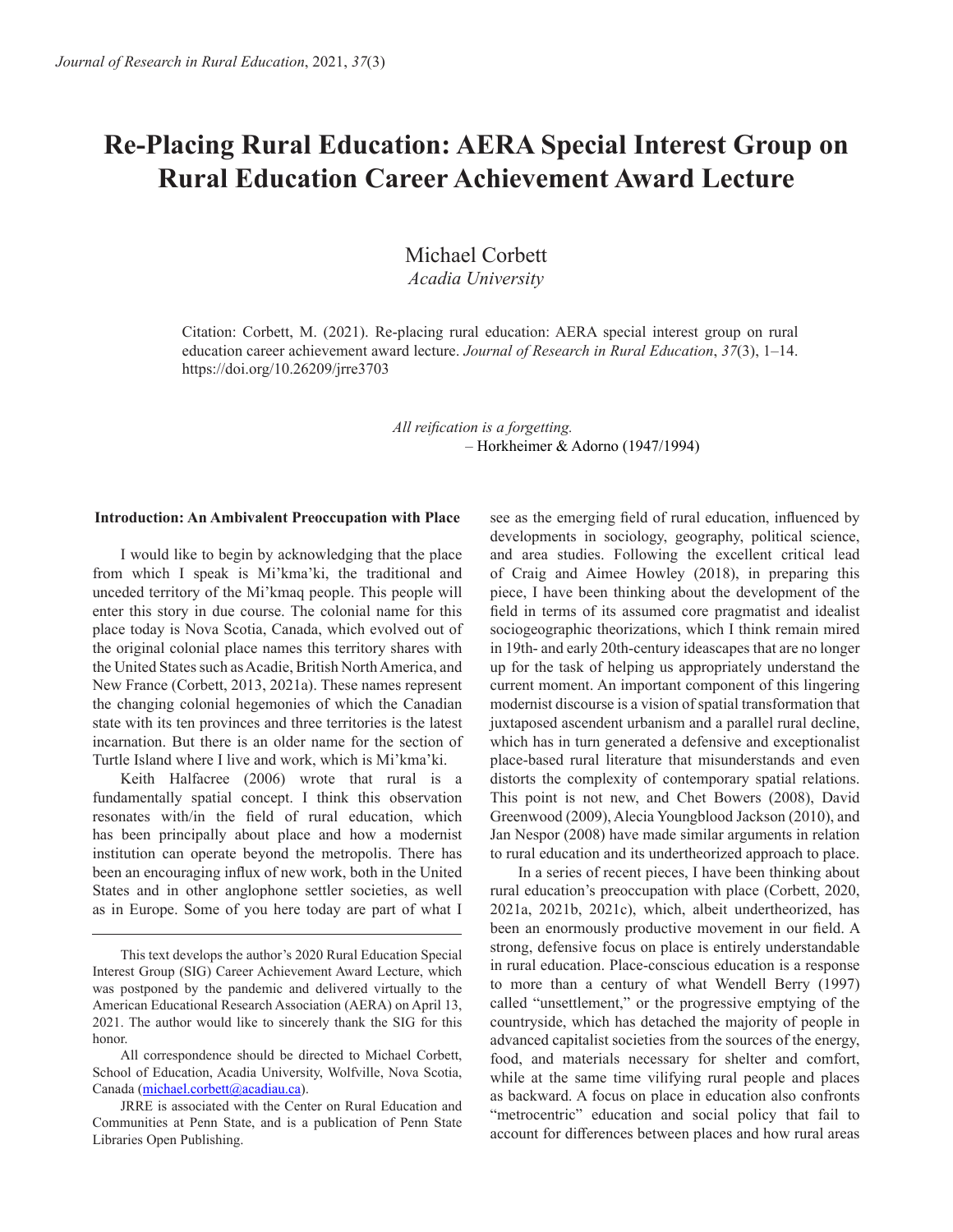have been largely absent from key educational discussions. One example of this phenomenon is the relentless centralization and bureaucratization of public services whose mandate is principally driven by the establishment of performance norms and the application of standardized indicators to quantify relative performance across space. These comparative metrics, in turn, support managerialism and the marketization of education. In addition, a focus on place in education, and in the field of rural education, has offered a compelling challenged to this marketized framework and its choice politics, while ironically offering marketized options (such as vouchers and charter schools) to rural communities stressed by neoliberal pressures (Eppley, 2021).

Nevertheless, the emergence of place discourse in our field often plays into notions of authenticity, autonomy, exceptionalism, and problematic spatial conceptualizations. For me, rural education's preoccupation with place is shot through with a deep ambivalence. Many, if not most, of us in this field have been drawn to our work through rich experience of rural places. Yet recent events illustrate how any focus on place requires broader relational perspectives. Viruses tolerate no boundaries, and place-based, decentralized, and uncoordinated approaches to address the pandemic have proven disastrous. Indeed, we do well to remember the slipperiness of the very idea of place. As modern set theory holds (cf. Badiou, 1988/2013), any place we can imagine contains an infinite subset of other places (Perec, 1974/2008). At the same time, any place we can imagine is also a subset of multiple other places.

The idea of rural itself is also a slippery spatial notion, and it is defined in dozens of ways in academic, policy, and government circles as well as by innumerable individuals and collectives whose imaginaries, perceptions, and lived experience (Green & Reid, 2021; Lefebvre, 1974/1992; Hunter & Reid, 2020; Reid et al., 2010) generate a multitude of understandings. A place is more than an object; it is a space of relations (remembered and celebrated as well as forgotten). The field of rural education has long been interested in rural-urban spatial inequalities which can be gauged—the definitional challenges notwithstanding. This work is useful, but it is insufficient. We have also begun to look at inequalities within rural communities, for instance along the lines of sociological categories such as class, race, gender, sex, disability, language, and ethnicity. We have not however, looked closely enough at the diversity of communities defined as rural, which range from urbanadjacent suburbs to small, isolated islands and Indigenous communities. For instance, recent work by Looker and Bollman (2020) in the Canadian context demonstrates how graduation rates and rates of teacher turnover are similar in rural and urban communities except for very isolated and Indigenous communities illustrating key differences between different rural communities. This work illustrates the importance of understanding the differences among rural communities and developing the more nuanced analysis of demographers and geographers who are not satisfied with the simplicity of the rural-urban binary. Such analysis will require more complex theorization and disaggregation of our field's master category (rural) to engage methodological complexities, challenges, and fallacies which in turn generate problematic policy analysis (Sherry & Shortall, 2019).

The general argument here is that we need to theorize place very carefully going forward, considering both the productive value and challenging problems relating to this central spatial idea. I am also concerned that all-toofamiliar naturalized conceptions of rural place, and who belongs in them, are problematic and even dangerous. We need, I think, a careful re-examination of our theoretical and methodological habits and how we construct (or fail to adequately construct) our assumptions and central categories such as space and place, community, achievement, curriculum, culture, heritage, society, practice, etc. With respect to the idea of place, I endeavor to suggest some cautions for our field by drawing on sources outside education, notably a relatively obscure book by Theodor Adorno (1973), *The Jargon of Authenticity*.

#### **Recommendations for Practice**

When I was finishing my dissertation (Corbett, 2001), which later became the book *Learning to Leave*, my advisor Don Fisher pointed out that because I had situated myself as a community educator, I should have some recommendations for the field. I argued that as a poststructuralist, I was unpacking problematic discourses, not seeking to replace them with new ones. I lost the argument, and one of the things I recommended was a consideration of place-based education. I was a place-based educator through a 20-year school teaching career in small Indigenous, fishing, and logging villages, all of which were going through difficult changes brought on by transformations in global markets. The central thread I distilled out of my experience in these communities was that rural education articulates with depopulation. At the time, I saw stewardship-oriented, place-based education as a form of resistance to what I called, the "mobility imperative" (Corbett, 2001). But by the end of my doctoral studies, I was already experiencing doubts.

I tried to avoid recommendations because I take quite seriously Frankfurt School cautions about "reification." Reification concerns how ideas are taken up by power brokers, "made real," and employed for control. It is easy to see how German social theorists would be cautious about what can be done with words following World War II. This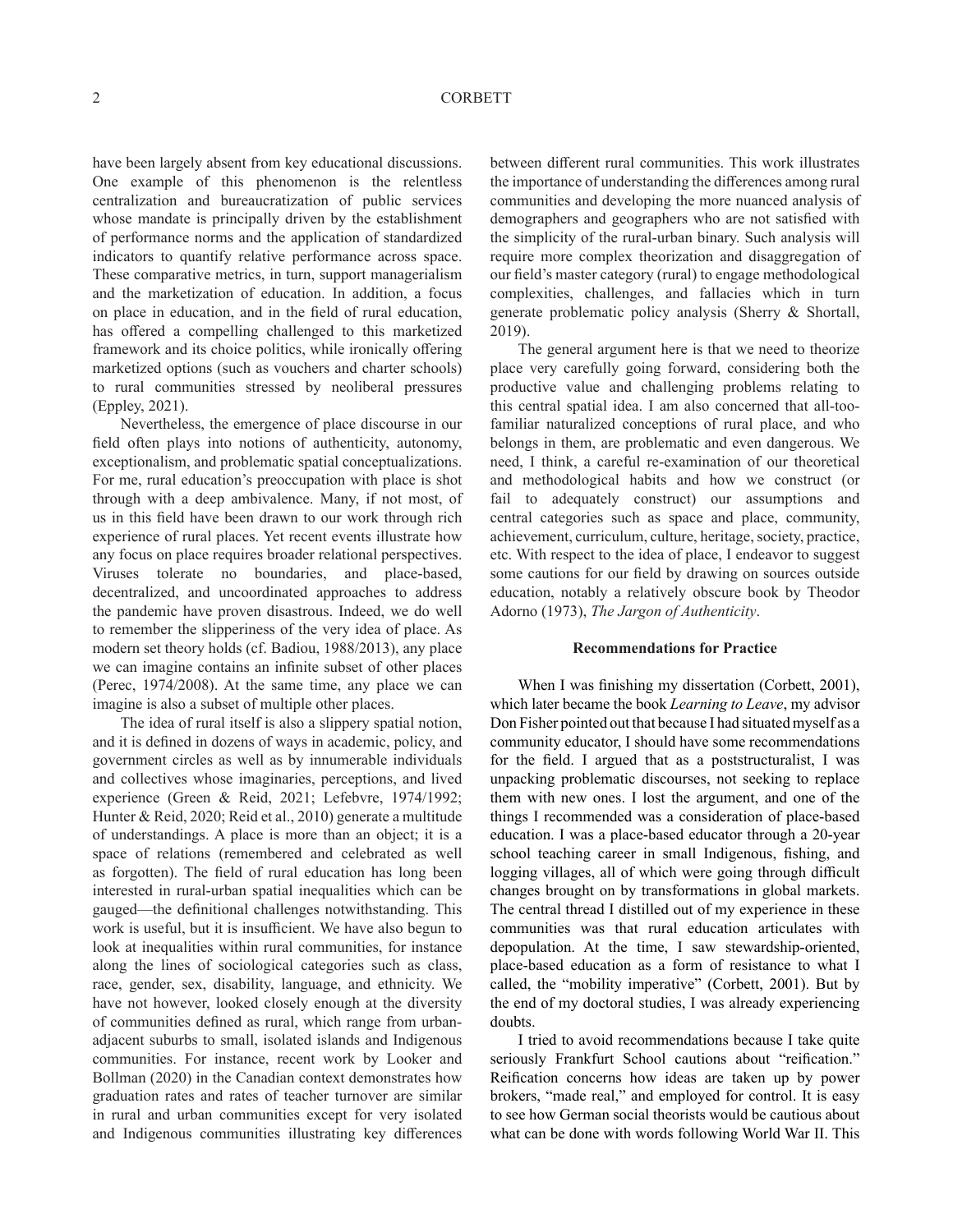general caution has been developed by the poststructuralists who argued, particularly after 1968, that there are no innocent ideas, although, departing from the Frankfurt School tradition, they tend to reject the idea that there could possibly be an alternative de-reified alternative (Honneth, 2011).

Thus, ideas are weapons, not unlike like sticks and stones. Or perhaps it is better to say, as Karen Barad (2007) has, that they are tools like scalpels and chainsaws, whose purpose it is to slice up reality into component bits to reassemble and refract. These bits then enter discourse as new language, and when they are reified, they become ordinary and common sense to the point of seeming incontrovertibly true. It can be very easy to imagine that these commonplace ideas innocently appeared as transparent descriptors that reveal what was previously hidden or unknown. Reification also signals that there are no alternatives to the reality they frame. As Axel Honneth (2011) pointed out, reification takes on new meaning today as biotechnology, neurology, human capital theory, and other forms of objectification complement the rise of artificial intelligence, ubiquitous digital networking, and fast capitalism to create what Giddens (2002) called the technologically sophisticated "runaway world" that feels out of control.<sup>1</sup> In a sense, contemporary technosciece places "reality" even further beyond the grasp of ordinary people with its materialdiscursive magic that nobody understands entirely.

In Barad's (2007) terms, language does not reflect reality but bends or "diffracts" understanding in different directions. Using the example of the concept *rural*, it becomes possible to see the work this idea does in the hands of various actors, and how material "things" (i.e., land, soil, rock, water, etc.) do not simply receive human agency, but actually respond, or as Barad puts it, "intra-act."2 Beyond the poststructural point that language is power, developed below, Barad posited that much poststructural analysis repeats an idealist/realist binary. Her idea of ontoepistemology insists that knowing is not separate from the material, but rather a more-than-human process of organizing, deconstructing,

and reconstructing the world. To know something is not to separate from it, but to engage the subject of that knowledge directly and work with it.

Barad's (2007) is a difficult lesson that challenges established social science methodological patterns. The Canadian anthropologist Wade Davis (2007) said that our first response to ignorance is classification, which typically leads to hierarchy. Classification requires study, concepts, divisions, distinctions, and the imputation of norms of structure and function like the growth of the human sciences (Foucault, 1969/1972, 1966/1994). Then emergent professions and entrepreneurial specialties further reify human science classifications and operationalize them to develop programs and methods to manage, treat, and even eradicate difference, which was often cast as dysfunction. From the middle of the 19th century this activity has been the work of the "humane" institutions—the asylums, schools, prisons, hospitals, and clinics. In short, this is the unfolding story of the rise of the state and its apparatus (Althusser, 2008) that parallels, buttresses and occasionally challenges the rise of industrial-technical capital.

I could cite much of Foucault's later work here, but I think the foundational text is *Discipline and Punish*  (1975/1979), a book whose title is ambiguously translated from the French *Surveillir et Punir*. The book demonstrates how surveillance, training, and normalization replace overt violence. The operative principle is the creation of normative knowledge and subsequent transmission of that knowledge back to self-regulating individuals who are instructed to accept and even embrace their subjectivization. Success of social and human science ideas makes them ordinary, and thus, deeply, infused with power. As part of the state, our political situation as educational researchers demands that we offer "practical" solutions demanded of us as experts. Critique, and even theory itself, tends to be suspect. Our work is most often perceived as solidifying the current regime and promoting its efficiency.

# **Words Do Things**

Poststructuralists like Foucault challenged the narrative of a steady movement from a dark past, through an enlightened present, to a bright future. This more complex analysis of the evolution of modern institutions was never anything new to historians and philosophers, but social science was slow to catch up. In many ways the Anglo-American field of education has only very recently reached the starting line because of the pragmatic system demands made upon us to be useful to policy, administration, and practice. Foucault (1975/1979, 2004/2010) called this process *biopower*, the systematic creation of normatively framed human categories and populations to fill them, followed by systems and professionals to manage and

<sup>&</sup>lt;sup>1</sup> In this context, resistance to reification and a desire for control take many forms, including ubiquitous conspiracy theories, mistrust of state, and rejection of expert authority, which have become all too common in the wake of the Trump administration, as well in the quasi-invisible threats of the global pandemic and the climate emergency, which demonstrates the pressures created by reification and alienation that the early Frankfurt School could never have anticipated. Ironically, the populist right has adapted the epistemological practices of the poststructural left challenging realist knowledge claims, something that Jamieson (1984) saw coming decades ago.

<sup>&</sup>lt;sup>2</sup> For instance, when critical race, spatial, or poststructural concepts are used in relation to rurality, by differently positioned writers, new ruralities emerge challenging established singularities.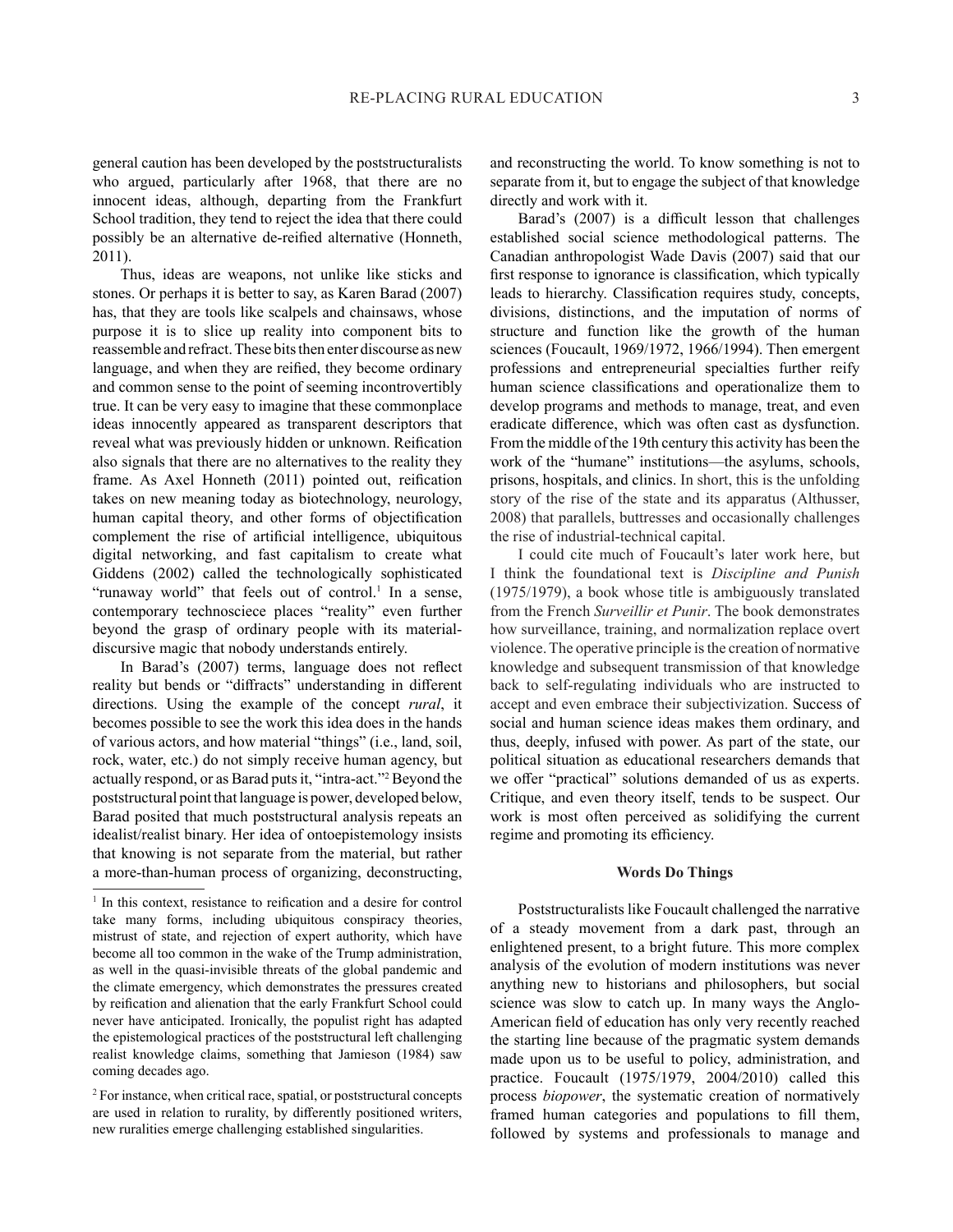normalize. In the early 20th century, eugenics was normal science, and there was nothing sinister about categorizing a child as an idiot, moron, or imbecile, or as feeble-minded. These terms were the cutting-edge scientific classifications of a time and place, and they were considered progressive and humane because they identified differences that were formerly "undiscovered." Those people to whom these labels were applied were brought into the light of knowledge. The point the poststructuralists make is that when we name the body, we do not just describe it or discover its essence; we actually bring it to life, give it shape, and set it up in relation to other bodies and to abstract norms.<sup>3</sup>

Ideas reflect productive power, but they also enter the world in ways in which their creators cannot predict, and their originators lose control of successful ideas once they enter the world. They ride what Anthony Giddens (1976) called the double hermeneutic. All influential interpretations of society end up filtering back to be reinterpreted again by pretty much anyone. We see this in the case of COVID-19 vaccines or climate change. When complexity and a measure of uncertainty are indicated (i.e., scientific inquiry), some conclude that scientists do not really know what is going on. For others, the next step is to conclude that there is a conspiracy afoot because "they" (experts, scientists, big business, governments, elites, etc.) really do know and are manipulating populations for someone's benefit.

At the same time, expert systems are often perceived to supplant and marginalize local common-sense knowledge forms. Place-based, localized, direct experience can and does serve to frame idiosyncratic reinterpretations. Australian Prime Minister Tony Abbott claimed that he could see no differences in climactic fluctuations over his lifetime, so what is the problem? Since nobody one knows personally has died of COVID-19, the alarm and reported numbers must be fraudulent. Trump, Bolsanaro, and others have their own variants of this form of quirky, and often bizarre, personalized claims-making. In times of social transformation such outlandish responses are common. For instance, the history of American populism from the late 19th and early 20th century can be read as a rural, place-based resistance to the pressures of urban capital concentration (Slez, 2020).

The close relationship between educational research, institutions of education, and the teaching profession is something that is seldom queried in the United States, the United Kingdom, Australia, or Canada. Gert Biesta (2015) argued that the anglophone education field has developed in a technocratic fashion, operating in the service of schools and education systems, drawing theory from a variety of disciplines. Critical and qualitative educational research has been systematically sidelined in favor of instrumental forms of scientistic, quantitative research alleged to provide solid realist evidence to inform practice (e.g., Denzin, 2017; Lather, 2004a, 2004b)—or, put simply, "what works" (Biesta, 2007). In the Germanic northwestern European tradition, education developed as an independent field which analyzes education as a social, historical, and cultural phenomenon. Educational researchers in the anglophone traditions are drawn inside as embedded intellectuals whose "pragmatic" work should directly "impact" and serve the system.

# **Place, Urban Teleology, and Modernist Sociology**

The idea of place is one that has been central to the way many rural educators, activists, and academics (I include myself here) have thought about our work. The story tends to be that rural places are close-knit "small societies" in which face-to-face neighborly and kinship relations remain resilient in the face of the urban "lonely crowd."4 They are often thought to need protection and to represent the authentic and noble heartland of the nation, misunderstood, challenged, and threatened by urban interests. At one level, I cannot disagree, and take some pride in pushing educational policy and practice discussions to account for rural place. But at another level, this idea can have unintended but predictable consequences. For the tradition in which I work, language functions based on differences rather than essences. In this view, the idea of the rural only becomes meaningful with urbanization. From the mid-19th century and the very foundation of systematic sociology and free public education, the rural-urban binary became a defining metanarrative of progress regarding the shape and character of emerging modernity.

The first generation of sociological thinkers were preoccupied with the upheaval of societies in transition. From the latter decades of the  $19<sup>th</sup>$  century, anglophone male social thinkers like Émile Durkheim, Max Weber, George Mead, Charles Cooley, Robert Park, John Dewey, Georg Simmel, and even Karl Marx produced analyses of the tensions and strains created by the increasing concentration of populations; the marshalling of productive forces in urban space; the cultural and creative energy sparked by these concentrations and technologies; the disruption of traditional networks and loyalties; and the ascendance of what Ferdinand Tönnies (1887/1988) called "association," which came to replace the solidarities of face-to-face community. Some, like Durkheim, wanted to promote new social norms and institutional mechanisms to promote

<sup>&</sup>lt;sup>3</sup> Or as J. L. Austin (1962/1975) cryptically put it, we "do things with words," and language is more about pragmatic accomplishments and commitments than descriptions.

<sup>4</sup> David Reisman's book by that name published in the 1950s was (and probably still is), according to Herbert Gans (1997), sociology's best seller at over a million copies.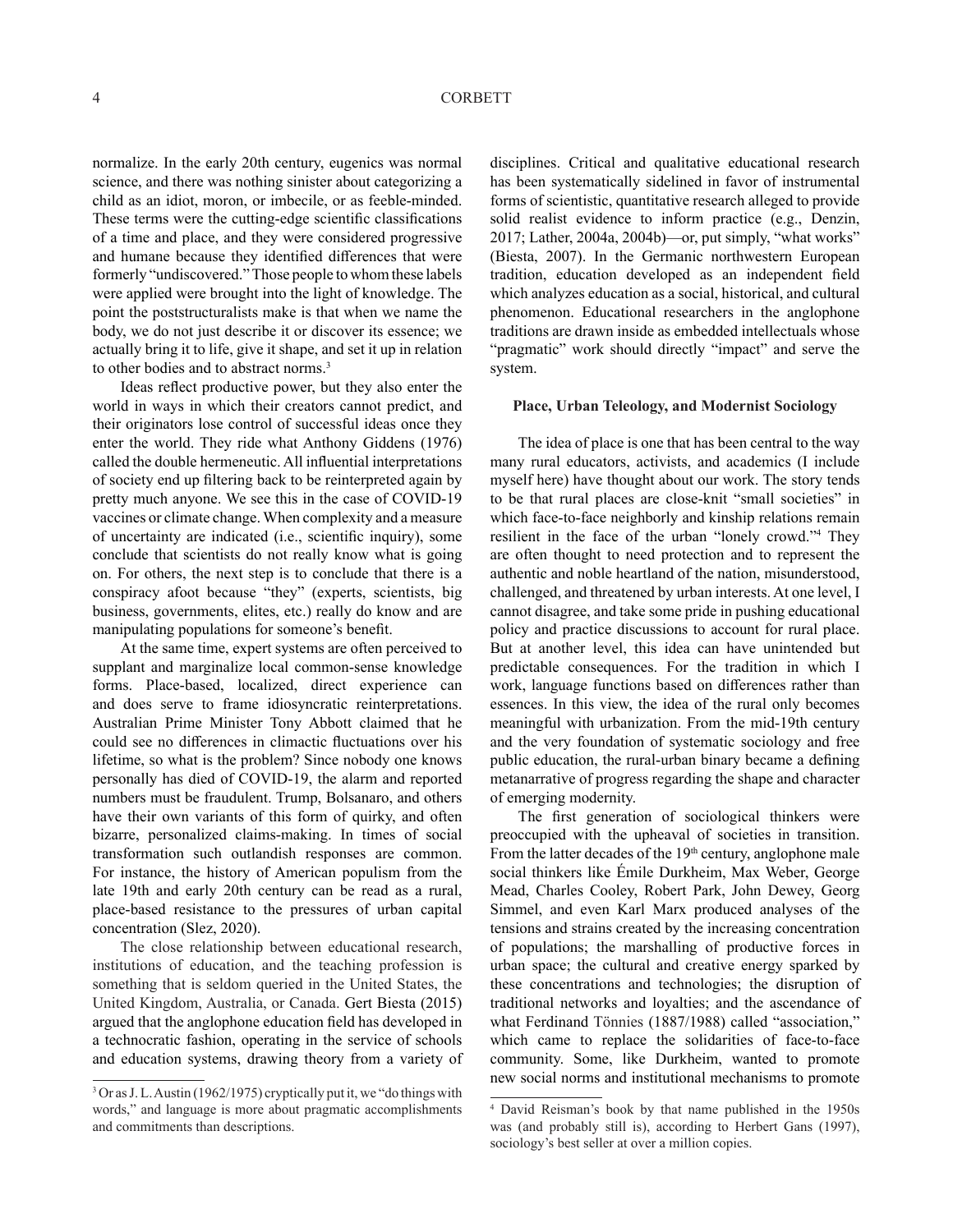solidarity in these difficult times and guard against what they saw as a dangerous drift into normlessness. Others, following the lead of Marx, theorized how to disrupt what they saw as the false solidarities built by the ruling classes to cement their privilege. Despite their differences, they were all responding, in one way or another, to the spatial transformation wrought by industrial capitalism, which assumes an urban teleology.

The second generation of American sociology across its (structural) functionalist, interpretivist, and critical forms essentially found agreement in the urban teleology as well. Drawing on both Weber and Durkheim, Talcott Parsons's theory of social action (1937) and social system analysis (1950) theorized the shift to more complex, concentrated divisions of labor in an increasingly credentialed, bureaucratic-technological urban society. In the 1960s, the descendants of the sociological Chicago School developed an urban anthropological focus that developed into interaction studies (Goffman, 1959, 1982), ethnomethodology (Garfinkel, 1967), and symbolic interactionism (Blumer, 1969), which almost exclusively analyzed metropolitan transformations at a micro level. The emergence of critical sociology in the United States came from diverse work inspired by home-grown critical sociologists such as C. Wright Mills and Irving Horowitz; transplanted members of the Frankfurt School; and other facets of the new left, feminist theorists, postcolonial theorists, and critical race theorists. This diverse critical configuration, despite their differing political commitments and differing views of the underlying motor driving social change, shared a common story of ascendent urbanism. Louis Wirth's (1938) classic essay, "Urbanism as a Way of Life," is perhaps the clearest sociological example of the link between the urban and the modern. By the middle decades of the 20th century in the European and settler society social sciences (including education) there was little appetite to even consider rurality.

The third-generation masculine macro sociologies<sup>5</sup> retains a foundational metrocentrism, analyzing what Lefebvre (1992) neatly calls the production of (urban) space. The modern was/is capitalist, technological, and urban, featuring the steady movement of populations away from the countryside and particularly from agriculture, which becomes increasingly mechanized and automated.

For at least a century, the fields of rural studies, rural sociology, and rural education have been split between two poles. On one hand, an ongoing quantitative demographic project established the relentless force of the depopulation of the countryside and the growth of the city. On the other, a parallel qualitative field has told multiple place-based stories of threatened rural settler populations clinging to land, identity, and tradition. Yet until quite recently, this latter qualitative project has been principally concerned with protecting White, settler spaces, rarely concerning itself with Indigenous or racialized populations. Layered on the urban teleology is a related racist, colonial teleology in which erases Indigenous people from land and relegates them into a distorted history (John & Ford, 2017; Red Corn et al., in press).

It is no secret that rural spaces have often become flashpoints in Indigenous struggles for recognition and sovereignty. To cite Canadian examples, the case of the death of Colton Boushie, a young Cree man fatally shot by Saskatchewan farmer Gerald Stanley, is an example of the tense relationship between non-Indigenous settler populations and Indigenous people (Roach, 2019), as are the events of September 2020 and the ongoing tensions in rural Nova Scotia that I describe below.6 The Truth and Reconciliation Commission (TRC) of Canada issued its final report in 2016 after several years of hearings into the treatment of Indigenous people in a residential school system that operated from the establishment of the Canadian state in 1867 until the last facility closed in 1996. Through this period more than 150,000 children and youth were removed from their families and "educated" mostly by Christian religious groups. The TRC uncovered widespread abuse and intergenerational trauma through hundreds of gripping first-person testimonies.<sup>7</sup>

Following the publication of the report (TRC, 2016), the Canadian government accepted all 94 of its calls to action, which were aimed not just at recognition of the depth of cultural violence enacted in a racist social and school system, but also at the need to make restitution to Indigenous groups and educate all Canadians about the truth of national history. Subsequently, educational institutions at all levels have been working, more or less seriously and successfully, to recognize established treaties that were foundational to the formation of the nation and to teach the nation to live by them. As many ceremonial acknowledgments of 6 Like the United States, Canada has its bizarre xenophobic twists,

such as the rural municipality of Herouxville, Québec, which published a code of conduct for immigrants (even though the community had no recent immigrants) that included a prohibition of the burning and stoning of women.

<sup>7</sup> At this writing, the most recent event in this unresolved history of trauma is the discovery of a mass children's grave on the site of a residential school in British Columbia in late May 2021 (Dickson & Watson, 2021). It is now widely understood how the residential schools functioned more as detention facilities than as educational institutions.

<sup>5</sup> Thinkers such as Zygmunt Bauman, Ulrich Beck, Anthony Giddens, Henri Lefebvre, and Pierre Bourdieu are perhaps the most notable of this generation, and indeed, relevant citations are too numerous to list. Somewhat ironically, each engages spatial theory but in ways that essentially reinforce Giddens's (1990) idea that in modernity, rurality becomes marginal, and the very idea of place has become, as he puts it, "phantasmagoric" (p. 19) in the face of modern forms of techno-urban compression of time and space.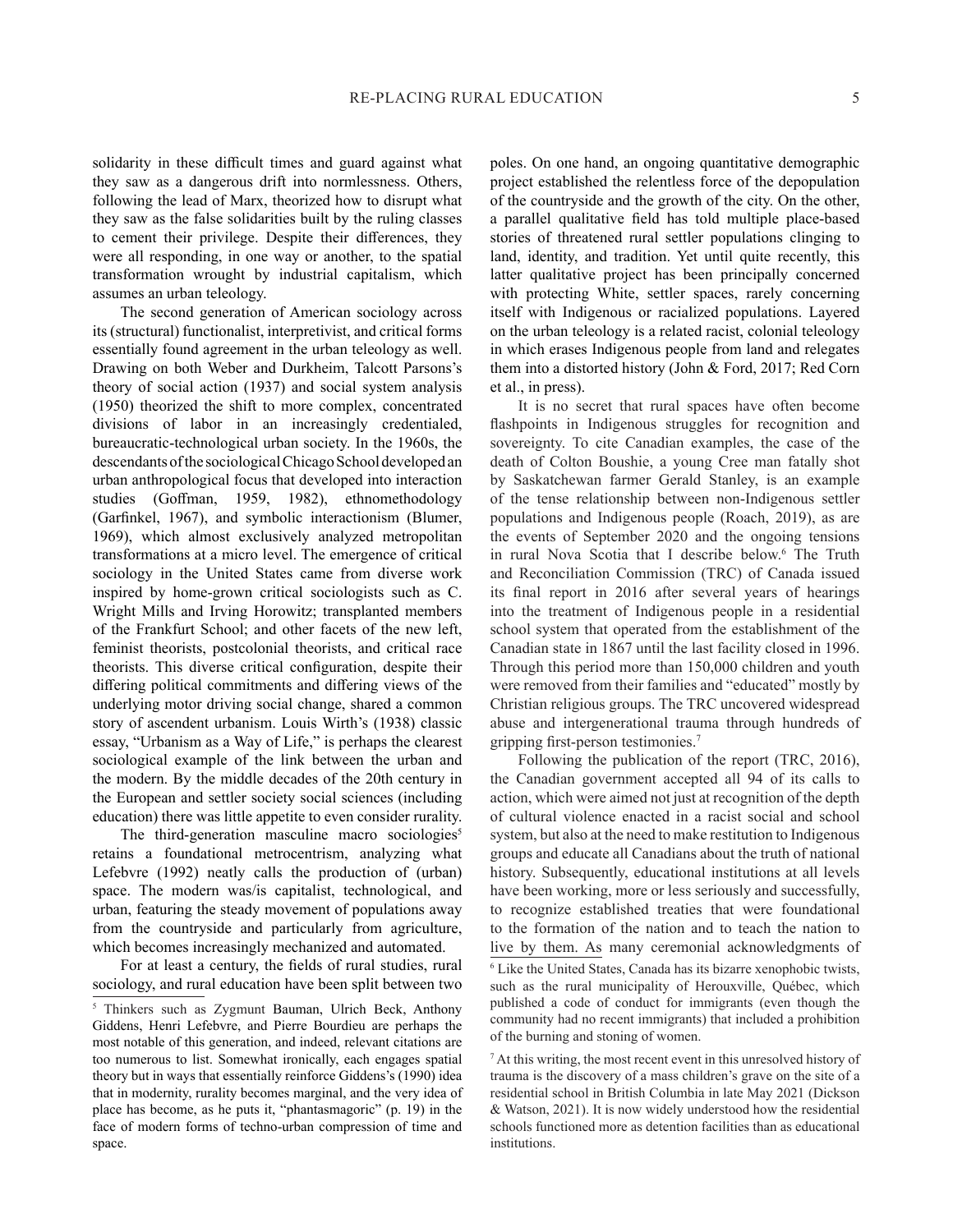# 6 CORBETT

stewardship and territory state, the land was never ceded either to the British crown or to the Canadian state. Despite the increasing ubiquity of this institutional messaging, particularly in universities, honoring the treaties is increasingly understood as an ongoing responsibility of all Canadians that requires more than metaphorical gestures to achieve authentic decolonization (Tuck & Yang, 2012).

When I began my academic career in the 1970s, feminists, critical race scholars, neo-Marxists, phenomenologists, and emergent poststructuralists challenged sociological orthodoxies in what felt like a truly revolutionary period. But the imagined political revolution, like the industrial revolution that produced it, was largely an urban phenomenon. Rural and remote areas and those living in them became increasingly marginal. And yet the mythologies and attractions of the countryside never vanished, and there has been ongoing resistance to the techno-urban teleology.8

### *Dasein* **and the Rural**

A relevant and influential academic example of this resistance to techno-urbanism is Martin Heidegger, the nostalgic and reclusive German philosopher who spent a great deal of time in a mountain chalet, writing, drawing his own water, and dressing and speaking like a rural villager. While he is seldom referenced in the rural education literature (or indeed in education scholarship more generally [Peters, 2012]), his ideas, particularly relating to place, should not be unfamiliar to rural education scholars. Heidegger created something of a revolution in philosophy nearly a century ago with the publication *Being and Time* (1927/2008). His feature move was to return to the basic question of ontology: What is being?

Heidegger took very seriously the problem of the perceiving subject set loose upon the world with Descartes's binary separation of mind and matter: I think, therefore I am. For Heidegger, the perceiving subject is separated from that which is perceived, setting in motion an intellectual train that ultimately leads to contemporary sciences and technologies that change the material condition of the earth to the point of climactic catastrophe and radical species and habitat depletion. Heidegger's idiosyncratic and creative conceptual apparatus situates the subject in relation to the material or "things" as well as in relation to temporality. To be is to be *somewhere*, entangled with things, imagining forward in time, indeed unto death. As Malpas (2016) put it, understanding itself is necessarily emplaced. It is this simultaneous recognition of the centrality of place and of death (i.e., the time-scale of a life) that mark Heidegger's existentialism.

What is the "am" in "I think, therefore I am"? Heidegger argued that because we have avoided the ontological question, we have not been able to seriously critique technological "advances" that may improve some aspects of life for some people, but which also support the more efficient prosecution of warfare, genocide, species depletion, and the range of horrors that became all too clear following World War I. From Descartes, we learned to abstract the human out of nature to produce ungrounded thought which has led us into dark places rather than into the promised Enlightenment.

What is the nature of being for Heidegger? The answer he produces is that humans are "thrown" into the world, and our very existence is a progressive atunement to the place into which we are thrown. For Heidegger, we are more automatic in our routine activity and deeply integrated into our surroundings. It is not our disembodied Cartesian thinking that characterizes agency, but rather how we think *with* things in a material object world. Indeed, the more skilled we become in a given activity, the more automatic that activity is for us. His central concept, *dasein*, is typically translated as being-there, in other words, beingin-place. In Heidegger's ontology, we are today thrown into a world of advanced technologies that effectively deskill and stupefy us, disrupting what he saw as our potential for a more authentic existence.

It is more than a little ironic that Heidegger, a central foundational thinker in modern philosophy, and someone who took the idea of place so seriously, was also a Nazi and an anti-Semite. Particularly in his later work, he was hostile to modernity, technology, and the networked complexity of urban space, promoting a vision of place-based, localized "authentic" living. Heidegger retreated to his rural mountain chalet and quite deliberately rebuffed the social, digging into the uniqueness, specificity, and exceptionality of place, seeking an essence of authenticity in the experience of dwelling itself.

#### **Authenticity?**

While there is an ongoing debate about the relationship between Heidegger's politics and his thought, I am more interested here in his analysis of place and how it relates to our field and its preoccupation with the local. While Theodor Adorno agreed with some aspects of Heidegger's critique of the irony of a dark Enlightenment, in Adorno's view, Heidegger's position engenders an emotionally laden, localized, and fragmented conformity rather than authentic individuality.

<sup>8</sup> Indeed, it is not uncommon to encounter the sentiment, sometimes supported by a reading of election data, that rural America elected Trump, re-enacting turn-of-the-20th-century rural resistance in the populist movement (Slez, 2020).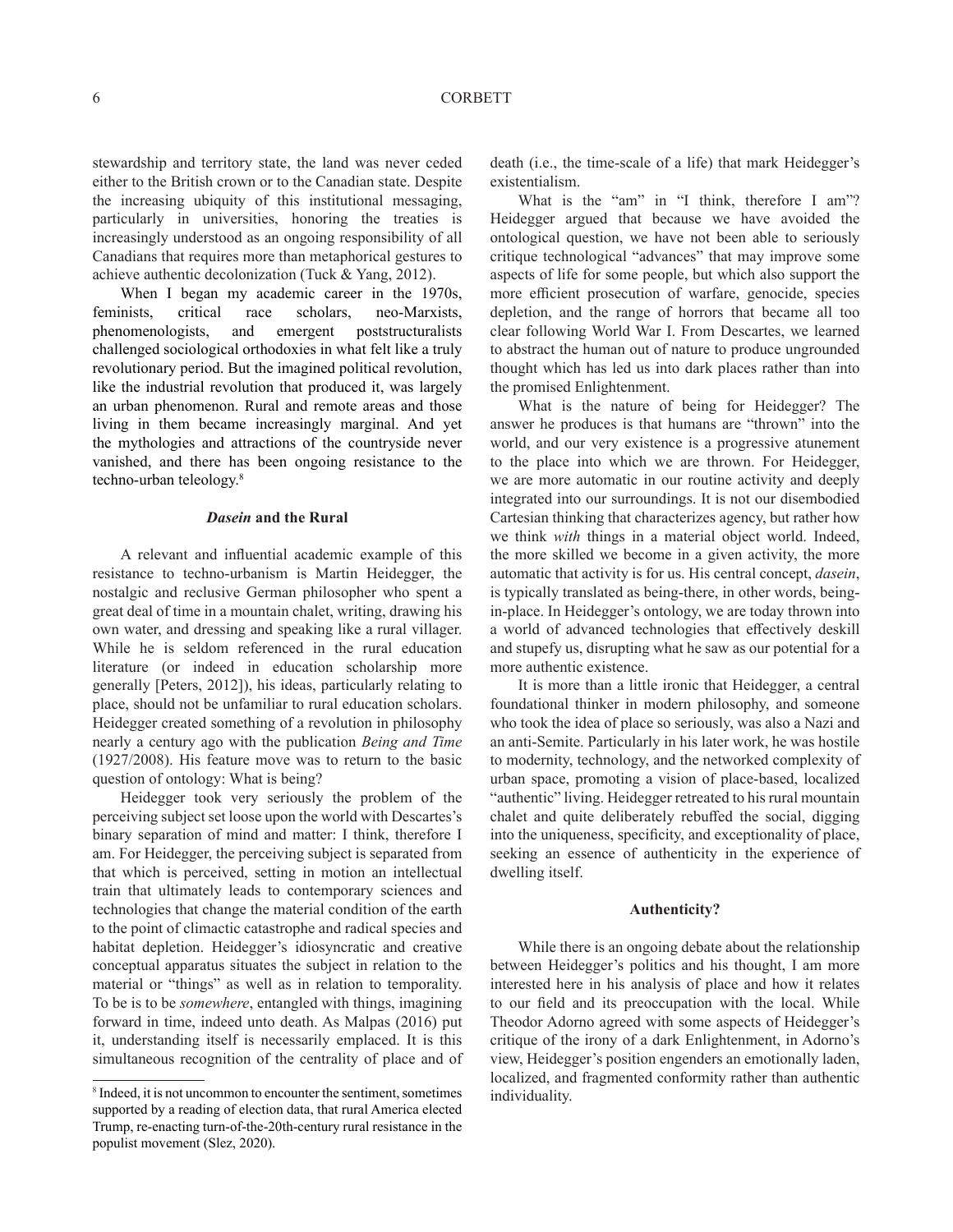The jargon of authenticity … is a trademark of socialized closeness, noble and homey at once sub-language as superior language … while the jargon overflows with the pretense of a deep emotion it is just as standardized as the world it officially negates. (Adorno, 1973, pp. 5–6)

Heidegger's object of official negation is the inauthentic *das man*, the hypersocialized figure who does what is considered to be correct, normal, or simply what "one does."9 What Adorno finds missing here is any analysis of the specific social, political, cultural, linguistic, and economic conditions into which different people are thrown.

Heidegger's authenticity rejects critical social analysis, and for Adorno, this rejection promotes the very herd mentality Heidegger claims to critique. Why, indeed, is the emplaced agent who dismisses the broad sociological hypothesis that contextual understanding is a valuable tool for shaping perception and action, less vulnerable to manipulation? For Adorno, a rejection of the social is precisely what opens Heidegger's subject up to the kinds of partial and exclusionary understanding that fueled the horrific violence of the Nazi movement. Here we find in Adorno's (1973) analysis a crucial connection between Heidegger's fascism, his rejection of the social, and his philosophy:

Philosophy ... pushes off from society and its objective spirit. It claws itself firmly into its blindly social fate, which—in Heidegger's terminology—has thrown one into this and no other place. That was according to the taste of fascism.… That is how people could jaw about blood and soil, without a smile, during the excessively accumulating industrial capitalism of the Third Reich. The jargon of authenticity continues all that. (p. 100)

Adorno continues, "between the official optimism of the deadly war machine and the philosophical frowning of far too autocratic enthusiasts, who were deeply attracted to Being unto death" (p. 100). This description is chillingly familiar today in relation to the global pandemic; incendiary anti-institutional optimism relating to the rhetoric that fueled the Capitol riots; the Trump administration's often bizarre mishandling and mischaracterization of epidemiology and immunology in the face of the pandemic; the autocratic machismo of Putin, Bolsanaro, Orban, Ortega, Duterte (to name only a few such contemporaries); or the equally

disastrous, willful ignorance dressed up in the populist and divisive religiosity of India's Narendra Modi (Roy, 2021).

Can there be any doubt these days that the emotional jargon of authenticity that promises to make America great, replete with walls and place-based visions of who does and does not belong, is perhaps the most powerful tool employed by contemporary populist authoritarians? Multiple millions of citizens, many of them in rural places experiencing hard times uncomfortably transformed by global capitalism, and the pandemic support this small-scale vision that imagines a return to simpler, allegedly authentic, independent, hunkered-down local living, safe from viruses and immigrants alike. This localized, defensive dream promises escape, and while it is understandable, it is retrogressive, misguided, and toxic.

In a critical essay entitled the *Global in the Local*, Arif Dirlik (1997) wrote: "The emergence of the concern for the local over the past two decades has accompanied a significant transformation with capitalism with far-reaching economic, political social and cultural consequences" (p. 91). Dirlik's argument is that out of the ashes of the local/global binary—a remnant of the modernist/colonial separation of the country and the city—has arisen a new focus on the local that grows out of the increased flexibility of contemporary capitalism. It is now well understood how global capitalism is decentered and able to shift production rapidly. The re-spatialization of capital at a global level through financialization, flexible production, just-in-time consumption, surveillance, and ubiquitous digital networking employs local knowledge, provided freely by billions of users, to manipulate opinion and steer consumption. In other words, digital capitalism thrives by specifically targeting locales through the production of increasingly fine-grained data made possible by the social networks through which we share our lives (Zuboff, 2019). The deep irony here is that global capitalism has no interest in local autonomy, indeed quite the opposite. The most powerful tool of centralized, digitally enhanced capitalism is its ability to localize and to deliver to vast networks of consumers individually targeted manipulations along with a bespoke menu of curated ideas and goods available at the click of a computer mouse.

While, like most contemporary consumers and social network junkies, we click and swipe, many of us living outside cities are also intensely interested in autonomy in the metrocentric runaway world. My foundational work took place in what might be called a deep rural community. I worked there as a teacher for more than a decade and came to know, respect, and love the place and its people. I saw them as rough, but authentic. There was little liberal handwringing or ambiguity. Physiocratic productivist ideas about how primary industry workers are the backbone of society, doing real and essential work to feed, house, and

<sup>9</sup> Hannah Arendt resurrected this figure in *Eichmann in Jerusalem: A Report* on *Banality of Evil* (1963/2006), in which she described and analyzed the bureaucratic, rule-following complicity of Adolph Eichmann in the Holocaust.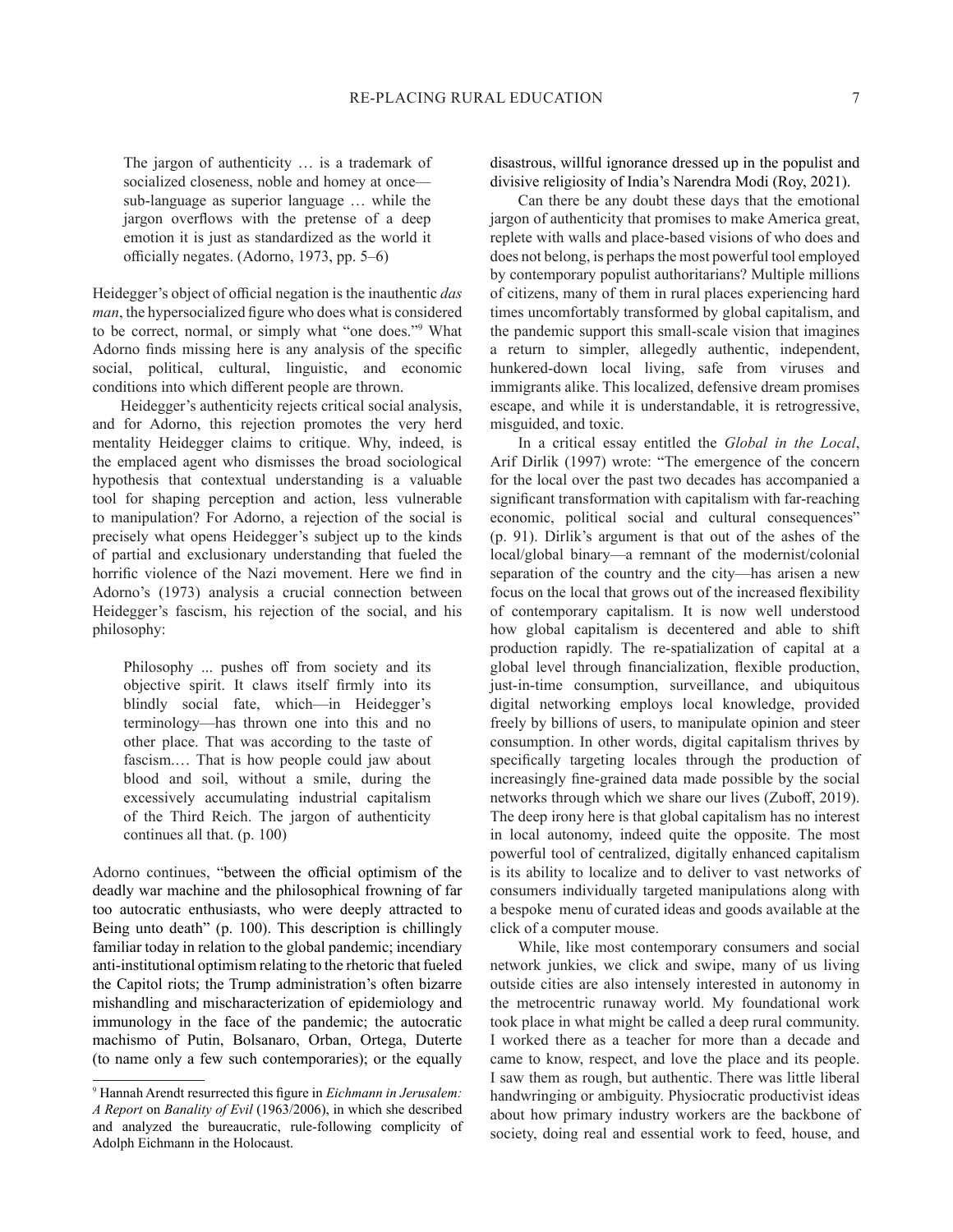clothe parasitic urbanites, were commonplace. Living in this community, this view was easy to see and accept. I also shared fishing families' frustration with corporatization and state mismanagement; this frustration is documented in *Learning to Leave* both in research participants' quotes and in my analysis (Corbett, 2001). In this community, people were "tuned" to the nuances of life in place, to use Heidiggerian language. They knew and loved their place and tried their best to understand threats looming on the ever-precarious horizon.

## **The Marshall Decision and the Politics of Rural Place**

I was teaching in southwest Nova Scotia in 1999 when the Supreme Court of Canada handed down what is now known as the Marshall Decision (R. v. Marshall, 1999). Donald Marshall was a Mi'kmaw man who was wrongly accused and convicted in 1971 of a murder he did not commit. He subsequently spent 11 years in prison. Marshall was released in 1983, and subsequently a Royal Commission into his wrongful conviction found the case to represent a miscarriage of justice. In the late 1990s, Marshall deliberately fished out of season to challenge fisheries legislation and regulations that he argued infringed Indigenous treaty rights. The case eventually reached the Supreme Court, and Marshall was acquitted.<sup>10</sup> The foundation of this decision is that Indigenous people in Canada were guaranteed the right to harvest resources to earn a "modest livelihood." This decision set off a firestorm in the community where I was working. There was (and continues to be) grave concern among the non-indigenous population that by granting Indigenous people access to resources, settler livelihoods and places built through hard work would be destroyed.

The Marshall Decision of 1999 established treaty rights but limited them with riders on environmental protection which remained under the regulatory purview of the federal Department of Fisheries and Oceans. In addition, the decision protected the right to fish and hunt for food for ceremonial purposes. While Indigenous fishers have been guaranteed a moderate livelihood commercial fishery, the scope and scale of what constitutes a moderate livelihood was never defined by the Canadian federal government.

For more than 20 years things drifted along in a kind of limbo. In September 2020, an Indigenous First Nation got tired of waiting and set up a moderate livelihood fishery outside the commercial fishing season in southwest Nova Scotia. Then all hell broke loose. There were numerous aggressive and violent confrontations, assaults, threats, cutoff gear, property damage, and the fiery destruction of a fish <sup>10</sup> Several accounts of this case have been published, but a recent book by McMillan (2019) is quite comprehensive.

plant one dark evening. At this writing, multiple criminal charges are pending, and the only response from the Canadian federal government has been to restrict the still undefined moderate livelihood fishery to the commercial season. The Mi'kmaq Sipekne'katik First Nation involved has petitioned the United Nations for support, arguing that that the Canadian state has not protected their people against racialized violence (Grant, 2021).

This 20-year failure of the Canadian state to clarify a regulatory framework for the Indigenous fishery created the ambiguous conditions out of which the current problems emerged. Indigenous groups have been waiting for clear direction with respect their commercial fishery, and in frustration, several First Nations have set up their treaty rights-based fishery. This move has caused non-Indigenous fishers to cry foul, claiming that Indigenous fishers are operating an unregulated fishery, which may both damage the stocks and jeopardize the livelihoods of families who have fished Nova Scotia's waters for generations under state regulation.

Recently the federal Minister of Fisheries capitulated to the non-Indigenous harvesters and their place-based ownership claims and questionable conservation arguments. The racist juxtaposition of hard-working, authentic rural folk and socially dependent Indigenous people waiting for a handout is a prominent social media trope in conservative discourse, and it shapes and fuels this conflict. This racialized interface of authentic and deserving rural producers and Indigenous interlopers damaged by socialized supports precisely reflects Adorno's (1973) analysis of the jargon of authenticity. He writes:

Allegedly hale life is opposed to damaged life, on whose societalized consciousness, on whose "malaise," the jargon speculates. Through the ingrained language form of the jargon, that hale life is equated with agrarian conditions, or at least with simple commodity economy, far from all social considerations. (p. 82)

This rural vision retreats from the complex, problematic, and fundamentally ambivalent nature of place and how it came to be the way it is today. Rather than a focus on an allegedly authentic, hale, and hearty *dasein*, I think we need to keep developing critical theoretical tools to examine the complexity of place relations, and the problem of being with others, to challenge settler communitarian fantasies. We need, it seems to me, to break out of our pragmatic and insular system-service box, while at the same time thinking carefully and critically about the complexity of the communities in which we do our research.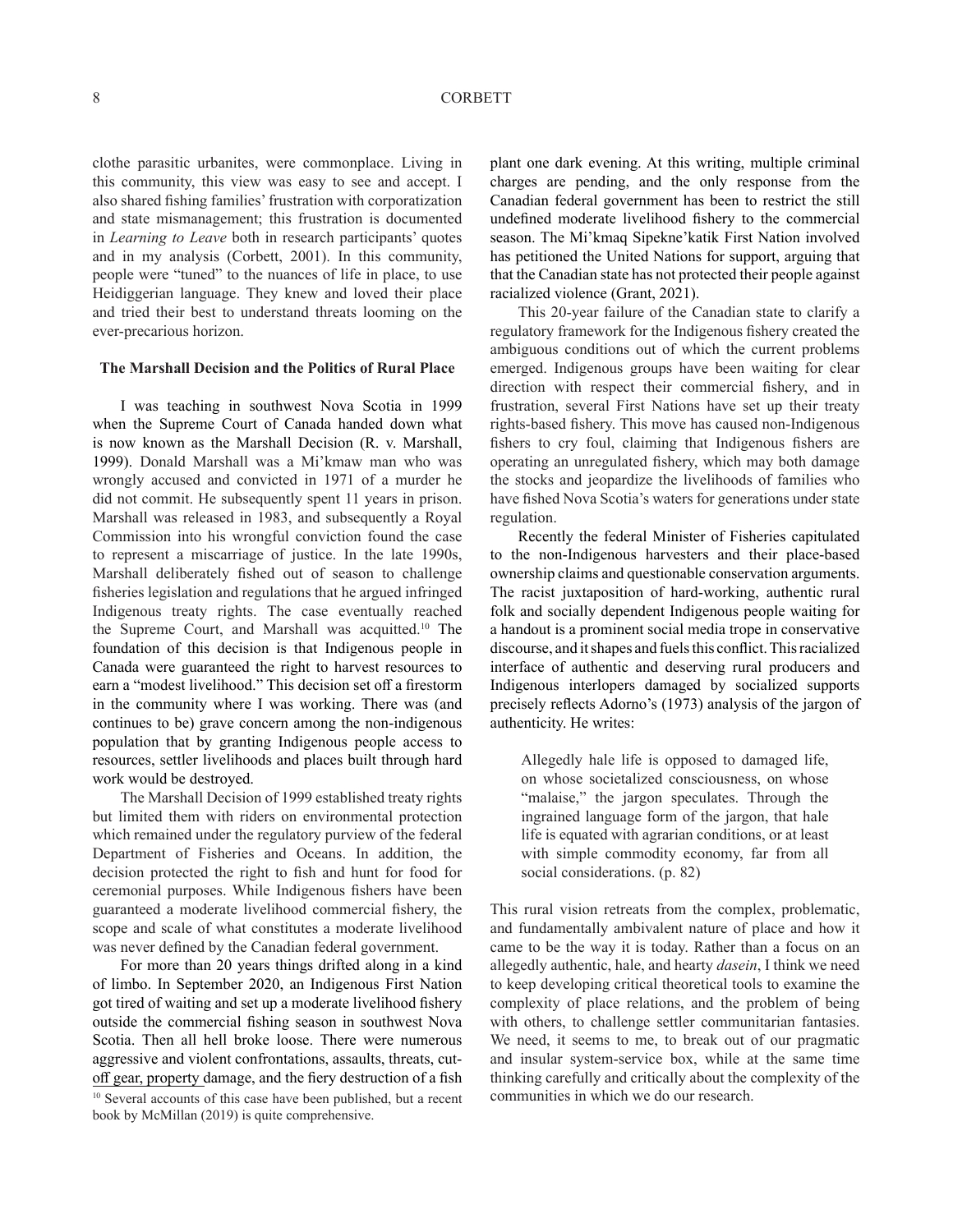### **Dreaming in and Beyond Place**

Beyond rural communitarian myths, I think we need new imaginaries. I am drawn increasingly to speculative fiction and posthumanist analysis. Donna Haraway conducted an intriguing thought experiment in her 2016 book *Staying with the Trouble*, in which an animal-human hybrid (symbiont) hero and her progeny live in a part of rural Appalachia destroyed by mountaintop removal. Haraway's (2016) characters live and work in spaces of rural trouble but also traverse the migration path of their symbiont species, the monarch butterfly. Haraway's point relates to caring for the damaged earth and making human and more-than-human kin across multiple boundaries.

Despite the trouble of COVID-19 and closed borders, we are not a sedentary species thrown into some part of the world as though at random. The pandemic and online work opportunities have shifted population movement away from large Canadian cities like Toronto and toward the largely rural province of Nova Scotia, where for 30 years the policy conversation has been focused on aging and declining populations (Agecoutay & Anderson, 2021; Bingley, 2020; Weeden, 2020). Something similar is happening across North America, and a burgeoning global literature is emerging on the topic (Sietchiping et al., 2020; Singh et al., 2020). Many rural property markets have changed, although for how long remains an open question. Real estate prices in my home province of Nova Scotia, in both urban and rural areas, have escalated rapidly as many of those who were able to flee what was perceived as dangerous urban environments make for the mythic imagined safety, conservatism, and ecologically pure space of the emerging high-amenity, touristic, rural, therapeutic space (Kelly, 2013).<sup>11</sup>

Is the natural condition of animals to be in motion or in place? Quite likely the former is closer to the anthropological truth for humans, particularly today in the face of rapid environmental change (Ackerly & Hellman, 2015). The ideological implication of established naturalized, static, and implicitly racialized conceptions of place in the field of rural education and elsewhere demand critique. This is precisely what Indigenous and other rural BIPOC scholars are doing, and they are encouraging the field to get on board.

It is no mistake that we send humans for punishment in bounded places from which it is impossible to budge. Most of us crave the freedom to move which gives us the freedom to learn and to trade. While the desire to create a home is as understandable as the parallel desire to move, what are the conditions that create what Linda Malkki calls the "sedentarist metaphysic" (cited in Nespor's 2008 critique of place-based education)? And what role has our field played in the promotion of the idea that there is something inherently noble and good when people remain in one place? When these claims are made by settler populations, how do they play into distortions of the violent and unjust historical truth of who authentically belongs to/in colonized places? Finally, how might these narratives be unlearned to complexify naturalized settler place myths?

The questions listed above have complicated my early unease about the way in which place is framed in my work. They have caused me to consider my own more-or-less conscious promotion of the idea that there is something inherently virtuous about rural settler populations that stay in one place. Returning to Adorno (1973) has helped, and so has Haraway (1988, 2016). Drawing on the experience of Israel/Palestine, Edward Said (2000) illustrated how strong, emotional conceptions of place are both ubiquitous and, at the same time, what is wrong with the world. This tension feeds the inescapable ambivalence of capitalist modernity and how there is no innocent way to think about place without simultaneously considering power.

I think it is important to emphasize here that I recognize the importance of an education that begins with experience. As Bill Green reminded me in a personal communication, the thing about place is that the concept has been generative in the rural education field, and I do not want to dismiss or disregard its value which is shared with Indigenous social and educational analysis. Bill has also reminded me that with Heidegger there is always ambivalence. I experience a kind of queasiness when simply invoking his name in relation to our well-intentioned place work. Place *is* curriculum *and* teacher, and its lessons can be liberating and constraining at the same time. Place *is* home, but it is also a capitalist colonial construct, from the settler nation states, to the names of regions, waterways, settled communities, to the produced spaces of neighborhoods, streets, and private holdings. Place is many things.

## **Forgotten Places and Unforgetting Colonial History**

"Forgotten" rural places (Reynolds, 2017) provide direct, concrete, and rich material encounters. Neither Heidegger, nor Dewey, nor contemporary place-based educators were wrong about the centrality of ordinary experience to learning. Nor are Indigenous scholars whose concept of land-based education (Tuck & McKenzie, 2015; Wildcat et al., 2014) situates learning in places in a way that might enhance and deepen place-sensitive rural education (Faircloth, 2009; Greenwood, 2009, 2019) and help us come to terms with the reality, to put it bluntly, that we live and work on stolen land. By taking this fact seriously,

<sup>&</sup>lt;sup>11</sup> New questions are emerging as select rural locales either become exclusive, more or less isolated domains, high-amenity tourist and residential locales, or what Jennifer Sherman (2021) calls "divided paradise" to illustrate how rural gentrification creates multiple forms socioeconomic and cultural diversity in rural places.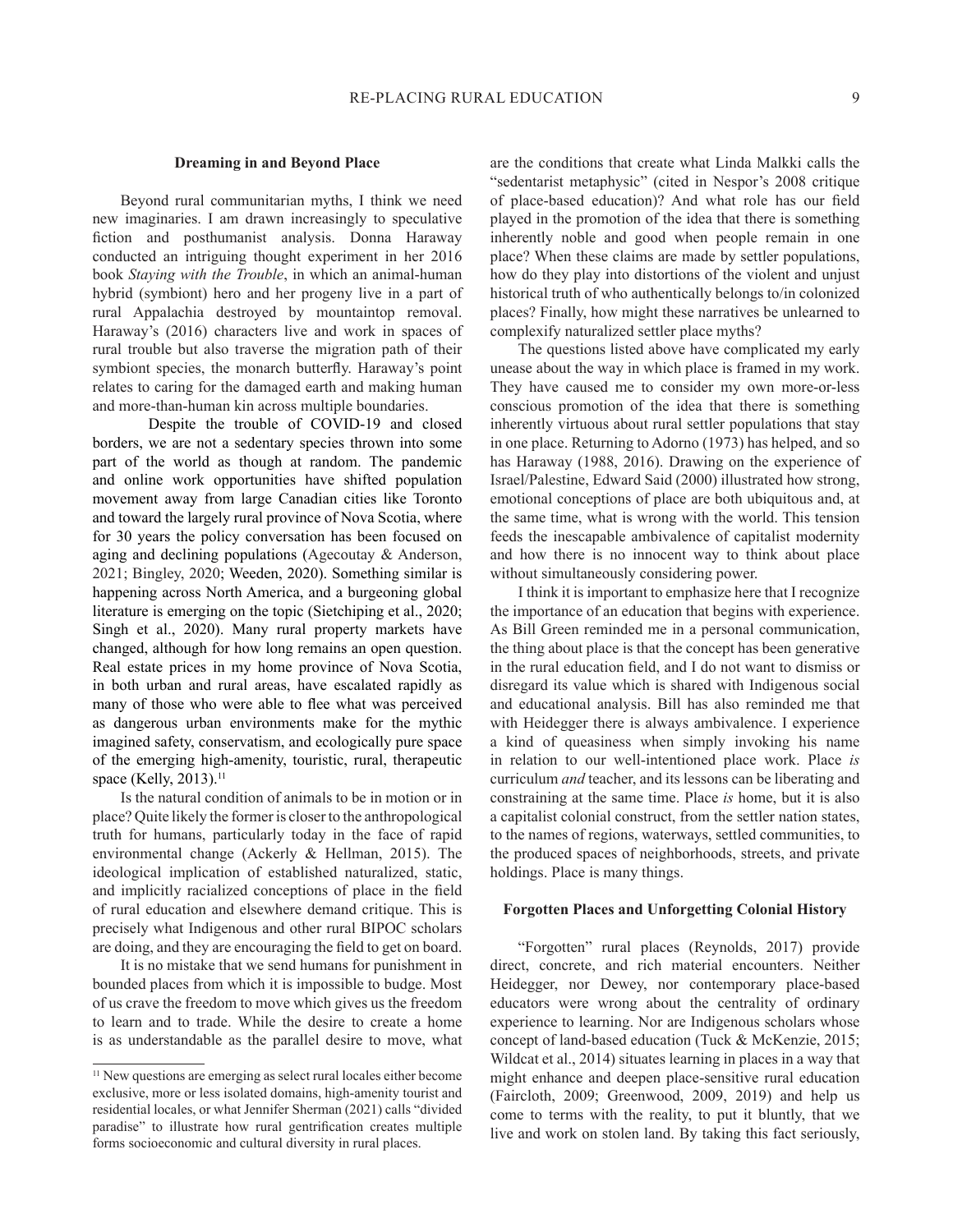we confront our national mythologies and the forgotten and erased histories of racialization and oppression. Thus, we may begin to actively *unforget* a buried history and its deeply forgotten places (Shotwell, 2016; Tuck & Habtom, 2019), and we perhaps find a place to start the challenging work of decolonization.

Assuming a metaphorical anthropological clock, extending back at least 20,000 years, European-descended settlers have only arrived in North America at perhaps 20 minutes to midnight. The term rural was meaningless; there was just land upon which established peoples lived (John & Ford, 2017). While the historical record analyzes complex and often difficult relationships, treaties of friendship and cooperation were signed and there appears to have been a large measure of reciprocity in many contexts for some time. Despite their fine conciliatory words, the most of newcomers were never much interested in sharing or applying their own Christian or emerging Enlightenment principles to the people they "discovered." Over the last 10 minutes the newcomers have taken over the house; ignored the treaties; called the owners horrible names; incarcerated a large swath of the established population, including children; and declared themselves owners. All over the place, they rapidly set up carbon-belching machinery that consumes living or formerly living fossilized organic material and which has imperilled every single species of creature on land and in the waters. As the machinery expanded across reterritorialized geography, the term rural appears and begins to signify as the space outside places of heavy population concentration, and human labor is drawn toward similarly concentrated carbon-fueled machines in expanding cities and towns. Let us call the machinery by the name of capital, the term Marx coined for the incessant "creative destruction" (Schumpeter, 1942/2008), relentless pursuit of growth, and the desire for more. Let us call the justification for all of this by the name of civilization, which became code for capitalism. As Frederic Jamieson (2003) wrote, it is now easier to imagine the end of the world than the end of capitalism, and yet, imagine it we must. Today, many of us imagine that we will not survive much longer unless "fossil" capitalism (Malm, 2016) is replaced by a new productive regime.

Capital tolerates no boundaries, and it relentlessly forms and reforms space, throwing human and morethan-human stuff together and then pulling it all apart. In the process, bodies of human and non-human animals are relentlessly consumed, and the land and water itself are used up and rendered dead (Sassen, 2014) in rural sacrifice zones (Edelman, 2019). We are not thrown, we are arranged. This process is not random, and we have social science tools to understand at least some of the socio-logic of the arrangement. We also possess the analytic and economic tools to arrange it better if we muster the collectivel political will to use them rather than leaving individuals to fend for themselves in their lonely places, Hollywood hero fantasies notwithstanding.

Our places may provide some comfort, but they offer thin protection. If climactic upheaval is not convincing enough, the pandemic has illustrated how a microscopic nonhuman agent stalks a networked globe, and how uncoordinated place-based responses are disastrous. While denial and resistance to science and public health policy are rife, it is now obvious that large-scale, multi-trillion-dollar national income support programs, global immunological research initiatives, and quasi-military vaccine mobilization efforts are not only possible; such coordinated efforts are the only way to effectively manage the pandemic and its effects. Eliminating food insecurity, poverty, climate precarity, and other similarly wicked problems requires similar efforts and illustrate how what affects one place affects all places in a networked world.

In this networked world, we might be drawn together ethically by the values of religion, spirituality, fairness, and democracy we claim to cherish even if we understand them quite differently. When we rural settlers defend places as though they are exclusively ours, we fail to understand what rural theorist Roger Epp (2008) and many other scholars and activists mean when they say, "we are all treaty people." We exist in what Martin Nakata (2007) called the cultural interface, together under the same contractual, moral, and ethical umbrella. But what do democracy and fairness mean in the context of a relatively short and destructive history of Euro-settler place making and spatial production founded on racialized Indigenous dispossession and the enslavement of African descended people? Surely this is one of the most pressing questions of our time, and one that calls us to recognize and remember buried histories and reconsider established geographies.

Honneth's (2011) revitalized conception holds that reification signifies forgotten recognition, which is to say the attachment to people and objects together that provide the ontological basis for human development. He draws on Heidegger, Dewey, and a range of others to make the point that recognition is prior to cognition. In other words, we learn in relation to things/others in real and imagined places. But our spatial assumptions and habits in the field of rural education have too often avoided the hard work of unforgetting the complex relations, systematic misrecognition, and selective reifications (for instance, statues and monuments) that have produced and named our treasured places. In the process, what follows is "a kind of mental habit or habitually ossified perspective, which when taken up by human subjects causes them to lose their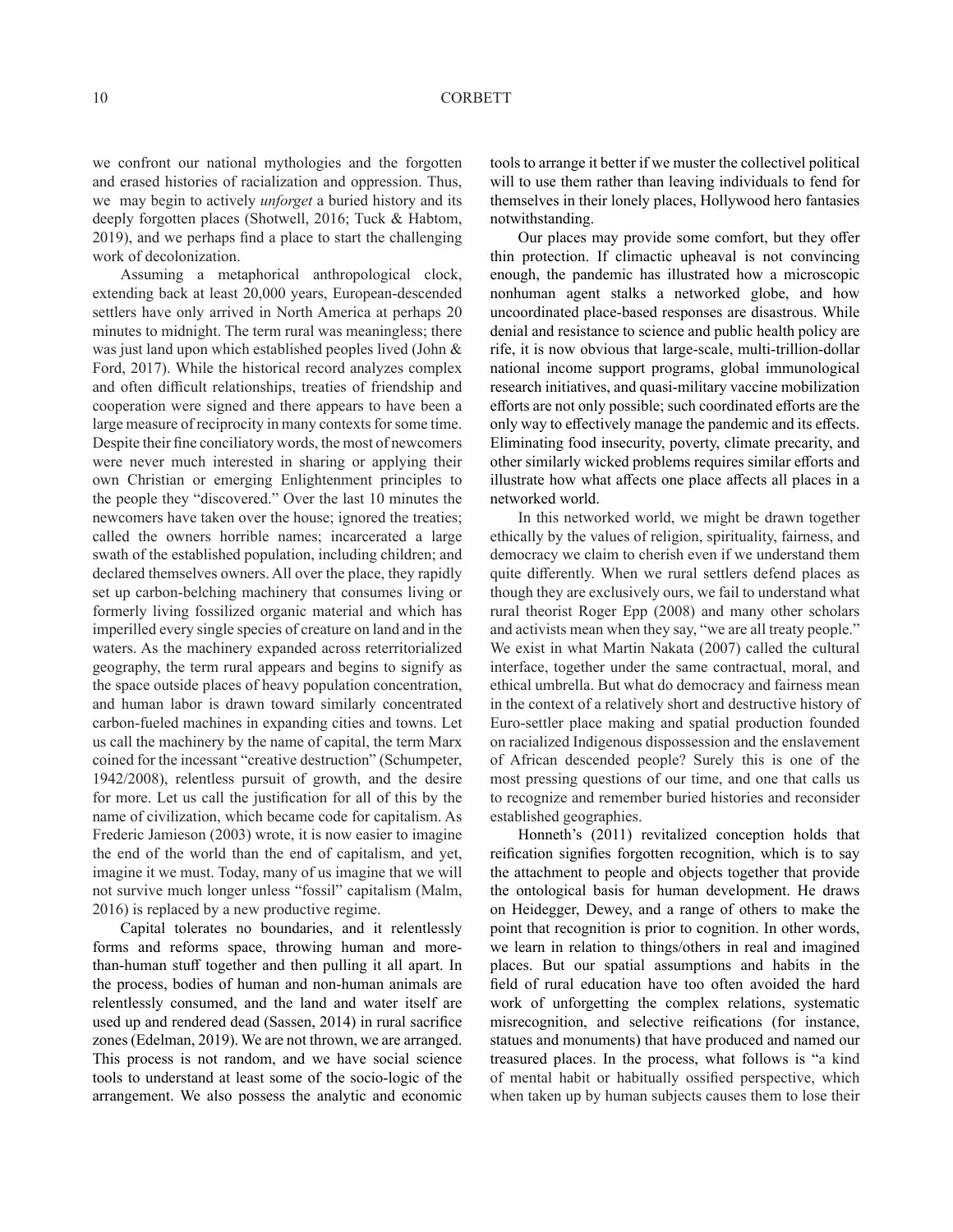ability for empathetic engagement in other persons and occurrences" (Honneth, 2011, p. 53). This tendency aptly describes the fisheries dispute I describe above.

In my view, we require a new and radicalized vision that includes a thorough rethinking of space, place, and capital. This vision transcends the narrow pragmatism of ideologies that tend to exclude, forget, reproduce, and reinforce established hierarchies and privilege, often under the cover of a righteous discourse that invokes freedom, greatness, common sense, truth, righteousness, virtue, and/ or God. We require new tools for this work along with new ways to use them to re-place or to deterritorialize and reterritorialize, as Gilles Deleuze and Félix Guattari (1980/1987) put it. When we speak and write differently, we create territory. The questions is: How does our work envision rural spaces and places? Some emerging scholars do indeed speak and write differently about the rural, which has always been a space of diversity within the mainstream of capitalist development rather than a homogenous space apart. Durlik's vision of the space of the local, particularly when it is pitched in its most insular, emplaced mode, is profoundly ideological.

A preoccupation with the local that leaves the global outside the line of vision is vulnerable to manipulation at the hands of global capital which of necessity commands a more comprehensive vision of global totality.… The local in the process become the site upon which the multifaceted contradictions of contemporary society play out, where critique turns to ideology and ideology into critique, depending upon its location at any one fleeting moment. (Durlik, 1997, p. 96)

We hear much today about thinking outside the box and building back better beyond the pandemic. For us in the field of rural education, this mindset might mean accepting the ambivalent realization that the comfort, hominess, attractions, and seductions of our treasured places can inhibit our ability to look outside them to see how they relate to other places and to look within them with unforgetting eyes to investigate carefully how they came to be what they are. An inward-looking rural education field will ossify and become irrelevant. Connecting the multiple layers of place, from home to globe, is essential to building the kinds of understanding required for an inclusive and sustainable future. For this work, I think we need to look outside our disciplinary homeplace and our pragmatic sensibilities to search for the new ideas that will connect us to the movements that might help us critically engage the concerns of our time and create bold new territory in our writing.

#### **References**

- Ackerly, D., & Hellmann, J. (2015, October 15). *We are entering a new era of migration—and not just for people*. The Conversation. from http://theconversation. com/we-are-entering-a-new-era-of-migration-and-notjust-for-people-48650
- Adorno, T. W. (1973). *The jargon of authenticity*. Northwestern University Press.
- Agecoutay, C., & Anderson, R. (2021, January 16). *Canadians leaving big cities in record numbers: Statistics Canada*. CTVNews. https://www.ctvnews. ca/canada/canadians-leaving-big-cities-in-recordnumbers-statistics-canada-1.5270161
- Althusser, L. (2008). *On ideology*. Verso.
- Arendt, H. (2006). *Eichmann in Jerusalem: A report on the banality of evil*. Penguin Classics. (Original work published 1963)
- Austin, J. L. (1962/1975). *How to do things with words.*  Harvard University Press.
- Badiou, A. (2013). *Being and event* (O. Feltham, Trans.). Bloomsbury. (Original work published 1988)
- Barad, K. (2007). *Meeting the universe halfway: Quantum physics and the entanglement of matter and meaning*. Duke University Press.
- Berry, W. (1997). *The unsettling of America: Culture & agriculture*. Sierra Club Books.
- Biesta, G. (2007). Why "what works" won't work: Evidencebased practice and the democratic deficit in educational research. *Educational Theory*, *57*(1), 1–22. https://doi. org/10.1111/j.1741-5446.2006.00241.x
- Biesta, G. (2015). On the two cultures of educational research, and how we might move ahead: Reconsidering the ontology, axiology and praxeology of education. *European Educational Research Journal*, *14*(1), 11– 22. https://doi.org/10.1177/1474904114565162
- Bingley, M. (2020, July 22). *Coronavirus: Home sales surge outside of Toronto as residents seek more rural life*. Global News. https://globalnews.ca/news/7207180/ coronavirus-toronto-ontario-real-estate-covid-19/
- Blumer, H. (1969). *Symbolic interactionism: Perspective and method*. Prentice Hall.
- Bowers, C. A. (2008). Why a critical pedagogy of place is an oxymoron. *Environmental Education Research*, *14*(3), 325–335. https://doi.org/10.1080/13504620802156470
- Corbett, M. (2001). *Learning to leave: The irony of schooling in a coastal community* [Unpublished doctoral dissertation]. University of British Columbia. https://circle.ubc.ca/handle/2429/12906
- Corbett, M. (2013). Remembering French in English: The meditation of an assimilated Acadian. In T. Strong-Wilson, C. Mitchell, & S. Allnutt (Eds.), *Productive*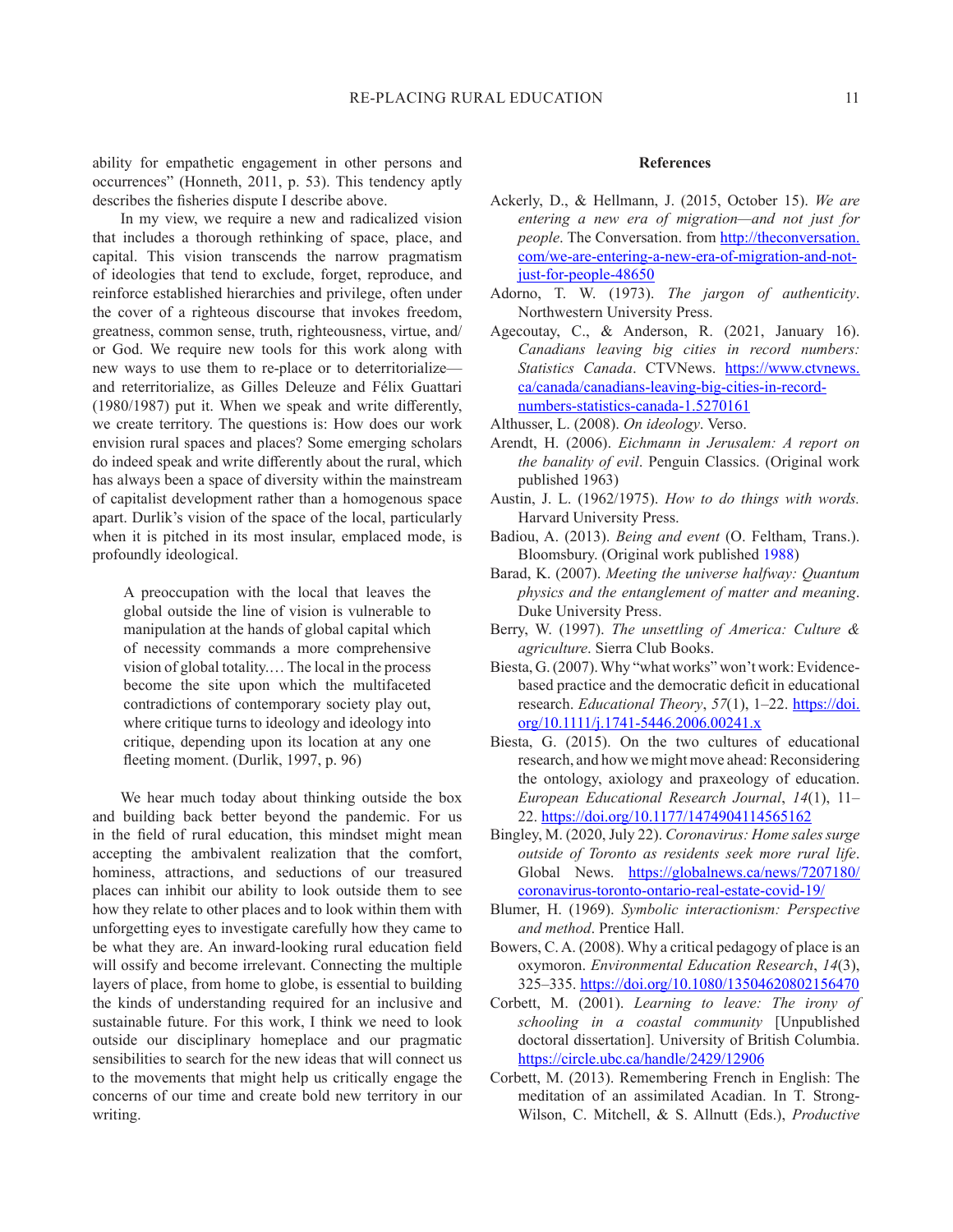*remembering and social agency* (pp. 89–103). Sense Publishers.

- Corbett, M. (2020). Place-based education: A critical appraisal from a rural perspective. In M. Corbett & D. Gereluk (Eds.), *Rural teacher education: Connecting land and people* (pp. 279–298). Springer.
- Corbett, M. (2021a). *Places and players* [Manuscript submitted for publication]. University of Toronto Press.
- Corbett, M. (2021b). Relocating curriculum and reimagining place under settler capitalism In B. Green, P. Roberts, & M. Brennan (Eds.), *Curriculum challenges and opportunities in a changing world: Transnational perspectives in curriculum inquiry* (pp. 231–252). Palgrave MacMillan*.*
- Corbett, M. (2021c). Structures of feeling and the problem of place in rural education. In S. White & J. Downey (Eds.), *Rural education across the world: Models of innovative practice and impact* (pp. 167–183). Springer.
- Davis, W. (2007). *Light at the edge of the world: A journey through the realm of vanishing cultures*. Douglas & McIntyre.
- Deleuze, G., & Guattari, F. (1987). *Thousand plateaus: Capitalism and schizophrenia* (B. Massumi, Trans.). University of Minnesota Press. (Original work published 1980)
- Denzin, N. (2017). *Qualitative inquiry under fire: Toward a new paradigm dialogue*. Routledge.
- Dickson, C., & Watson, B. (2021, May 28). *Remains of 215 children found buried at former B.C. residential school, First Nation says*. CBC. https://www.cbc.ca/ news/canada/british-columbia/tk-eml%C3%BAps-tesecw%C3%A9pemc-215-children-former-kamloopsindian-residential-school-1.6043778
- Dirlik, A. (1997). *The postcolonial aura: Third World criticism in the age of global capitalism*. Westview.
- Edelman, M. (2019). Hollowed out Heartland, USA: How capital sacrificed communities and paved the way for authoritarian populism. *Journal of Rural Studies*, *82*, 505–517. https://doi.org/10.1016/j. jrurstud.2019.10.045
- Epp, R. (2008). *We are all treaty people: Prairie essays*. University of Alberta Press.
- Eppley, K. (2021). *Consolidation, closure, and charter schools* [Manuscript submitted for publication]. Bloomsbury.
- Faircloth, S. (2009). Re-visioning the future of education for Native youth in rural schools and communities. *Journal of Research in Rural Education*, *24*(9), 1–4. https://jrre.psu.edu/sites/default/files/2019-08/24-9.pdf
- Foucault, M. (1972). *The archaeology of knowledge & the discourse on language* (A. M. Sheridan Smith, Trans.). Pantheon. (Original work published 1969)
- Foucault, M. (1979). *Discipline and punish: The birth of the prison* (A. Sheridan, Trans.). Vintage Books. (Original work published 1975)
- Foucault, M. (1994). *The order of things: An archaeology of the human sciences*. Vintage Books. (Original work published 1966)
- Foucault, M. (2010). *The birth of biopolitics: Lectures at the Collège de France, 1978–1979* (G. Burchell, Trans.). Picador. (Original work published 2004)
- Gans, H. (1997). Best-sellers by sociologists: An exploratory study. *Contemporary Sociology*, *26*(2), 131–135. https://doi.org/10.2307/2076741
- Garfinkel, H. (1967). *Studies in ethnomethodology*. Prentice Hall.
- Giddens, A. (1976). *New rules of sociological method: A positive critique of interpretative sociologies*. Stanford University Press.
- Giddens, A. (1990). *The consequences of modernity*. Stanford University Press.
- Giddens, A. (2002). *Runaway world: How globalization is reshaping our lives* (2nd ed.). Routledge.
- Goffman, E. (1959). *The presentation of self in everyday life*. Anchor.
- Goffman, E. (1982). *Interaction ritual: Essays on face-toface behavior* (1<sup>st</sup> Pantheon Books ed.). Pantheon.
- Grant, T. (2021, May 10). *UN committee calls on Canada to respond to claims of racist violence against Mi'kmaw [sic]12 fishers*. CBC. https://www.cbc.ca/news/canada/ nova-scotia/united-nations-committee-mi-kmawmoderate-livelihood-lobster-fishery-1.6020492
- Green, B., & Reid, J.-A. (2021). Rural social space: A conceptual-analytical framework for rural (teacher) education and the rural human services. In P. Roberts & M. Fuqua (Eds.), *Ruraling education research* (pp. 29–46). Springer.
- Greenwood, D. A. (2009). Place, survivance, and white remembrance: A decolonizing challenge to rural education in mobile modernity. *Journal of Research in Rural Education*, *24*(10), 1–6. https://jrre.psu.edu/sites/ default/files/2019-08/24-10.pdf
- Greenwood, D. A. (2019). Place, land, and the decolonization of the settler soul. *The Journal of Environmental Education*, *50*(4–6), 358–377. https://doi.org/10.1080/ 00958964.2019.1687412
- Halfacree, K. (2006). Rural space: Constructing a three-fold architecture. In P. Cloke, T. Marsden, & P. Mooney

<sup>&</sup>lt;sup>12</sup> The Province of Nova Scotia Office of L'nu Affairs (n.d.) makes the distinction between Mi'kmaq and Mi'kmaw in the following way: "The word Mi'kmaq (ending in q) is a noun that means the people. Mi'kmaq is the plural form of the singular word 'Mi'kmaw. Because it is plural, the word Mi'kmaq always refers to more than one Mi'kmaw person or to the entire nation."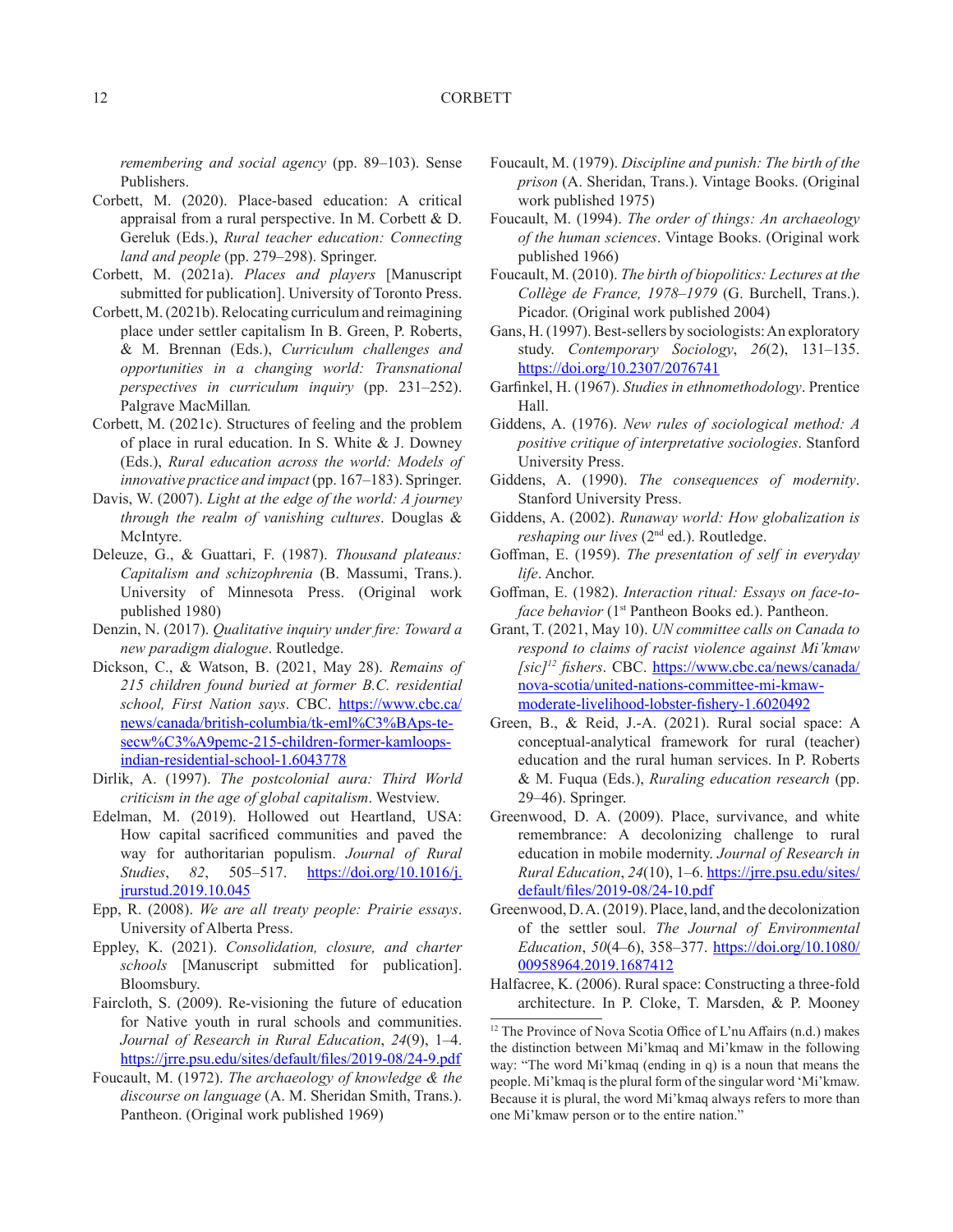(Eds.), *The handbook of rural studies* (pp. 44–62). Sage.

- Haraway, D. (1988). Situated knowledges: The science question in feminism and the privilege of partial perspective. *Feminist Studies*, *14*(3), 575–599. https:// doi.org/10.2307/3178066
- Haraway, D. J. (2016). *Staying with the trouble: Making kin in the Chthulucene*. Duke University Press.
- Heidegger, M. (2008). *Being and time* (J. Macquarrie & E. Robinson, Trans.). Harper Perennial Modern Thought. (Original work published 1927)
- Honneth, A. (2011). *Reification: A new look at an old idea*. Oxford University Press.
- Horkheimer, M., & Adorno, T. W. (1994). *Dialectic of enlightenment* (J. Cumming, Trans.). Continuum. (Original work published 1947)
- Howley, C., & Howley, A. (2018). How blue was my valley? Invited paper for the AERA special interest group on rural education. *Journal of Research in Rural Education*, *33*(4), 1–10. https://jrre.psu.edu/sites/ default/files/2019-08/33-4.pdf
- Hunter, E., & Reid, J.-A. (2020). Indigenous community partnerships across country: Questioning what counts. *Australian and International Journal of Rural Education*, *30*(2), 16-28. https://search.informit.org/ doi/abs/10.3316/informit.302916232371009
- Jackson, A. Y. (2010). Fields of discourse: A Foucauldian analysis of schooling in a rural, U.S. southern town. In K. A. Schafft & A. Y. Jackson (Eds.), *Rural education for the twenty-first century: Identity, place, and community in a globalizing world* (pp. 72–94). Pennsylvania State University Press.
- Jamieson, F. (1984). Postmodernism, or the cultural logic of late capitalism. *New Left Review*, *14*6(1). https://newleftreview.org/issues/i146/articles/fredricjameson-postmodernism-or-the-cultural-logic-of-latecapitalism
- Jamieson, F. (2003). Future city. *New Left Review*, *21*, 65–79. https://newleftreview.org/issues/ii21/articles/ fredric-jameson-future-city
- John, K. D., & Ford, D. R. (2017). The rural is nowhere: Bringing indigeneity and urbanism into educational research. *Counterpoints*, *494*, 3–14.
- Kelly, U. A. (2013). Find yourself in Newfoundland and Labrador: Reading rurality as reparation. In B. Green & M. Corbett (Eds.), *Rethinking rural literacies: Transactional perspectives* (pp. 53–74). Palgrave Macmillan.
- Lather, P. (2004a). Scientific research in education: A critical perspective. *British Educational Research Journal*, *30*(6), 759–772. https://doi.org/10.1080/0141 192042000279486
- Lather, P. (2004b). This is your father's paradigm: Government intrusion and the case of qualitative research in education. *Qualitative Inquiry*, *10*(1), 15– 34. https://doi.org/10.1177/1077800403256154
- Lefebvre, H. (1992). *The production of space* (D. Nicholson-Smith, Trans.). Blackwell. (Original work published 1974)
- Looker, E. D., & Bollman, R. D. (2020). Setting the stage: Overview of data on teachers and students. In M. Corbett & D. Gereluk (Eds.), *Rural teacher education: Connecting land and people* (pp. 21–73). Springer.
- Malm, A. (2016). *Fossil capital: The rise of steam power and the roots of global warming*. Verso.
- Malpas, J. (2016). Placing understanding/understanding place. *Sophia*, *56*(3), 379–391. https://doi.org/10.1007/ s11841-016-0546-9
- McMillan, L. J. (2019). *Truth and conviction: Donald Marshall Jr. and the Mi'kmaw [sic] quest for justice*. University of British Columbia Press.
- Nakata, M. (2007). The cultural interface. *Australian Journal of Indigenous Education*, *36*(S1), 7–14. https:// doi.org/10.1017/S1326011100004646
- Nespor, J. (2008). Education and place: A review essay. *Educational Theory*, *58*(4), 475–489. https://doi. org/10.1111/j.1741-5446.2008.00301.x
- Parsons, T. (1937). *Structure of social action*. Free Press.
- Parsons, T. (1950). *The social system*. Basic Books.
- Perec, G. (2008). *Species of spaces and other pieces* (J. Sturrock, Trans.). Penguin Classic. (Original work published 1974)
- Peters, M. (2012). *Education, philosophy and politics: The selected works of Michael A. Peters*. Routledge.
- Province of Nova Scotia Office of L'nu Affairs. (n.d.). *The use of the terms Mi'kmaq and Mi'kmaw.* https:// novascotia.ca/abor/docs/links/use-of-words.pdf
- Red Corn, A., Johnson, J., Bergeron, L., & Hayman, J. (in press). *Critical Indigenous perspectives in rural education*. Bloomsbury.
- Reid, J.-A., Green, B., Cooper, M., Hastings, W., Lock, G., & White, S. (2010). Regenerating rural social space? Teacher education for rural-regional sustainability. *Australian Journal of Education*, *54*(3), 262–276. https://doi.org/10.1177/000494411005400304
- Reynolds, W. (Ed.). (2017). *Forgotten places: Critical studies in rural education*. Peter Lang.
- Roach, K. (2019). *Canadian justice, Indigenous injustice: The Gerald Stanley and Colten Boushie case*. McGill-Queen's University Press.
- R. v. Marshall, [1999] 3 S.C.R. 456. https://scc-csc.lexum. com/scc-csc/scc-csc/en/item/1739/index.do
- Roy, A. (2021, April 28). "We are witnessing a crime against humanity": Arundhati Roy on India's Covid